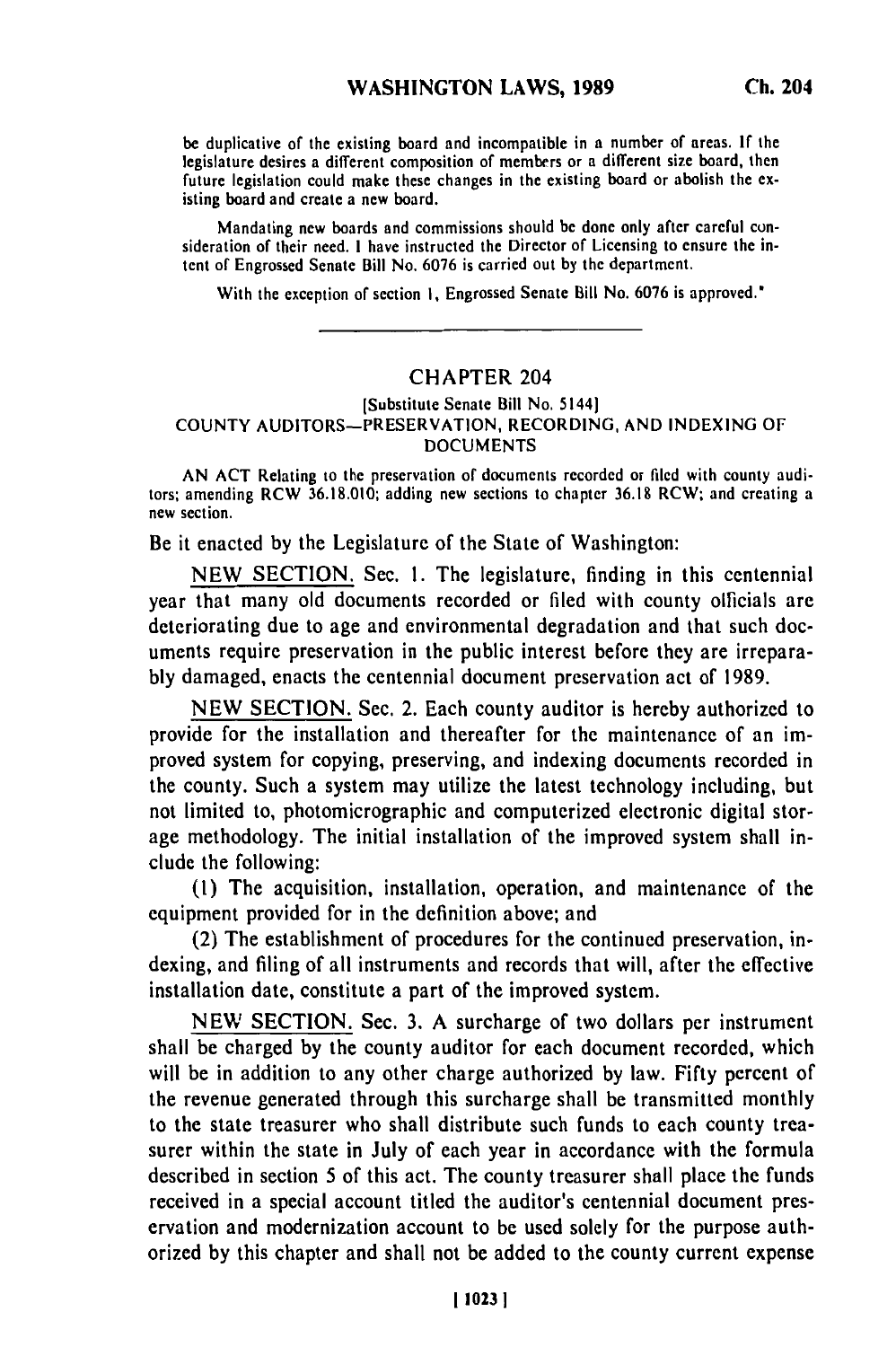fund. Fifty percent of the revenue generated by this surcharge shall **be** retained by the county and deposited in the auditor's operation and maintenance fund for ongoing preservation of historical documents. The portion of the surcharge transmitted to the state treasurer shall expire January **1,** 1995, at which time the surcharge authorized in this section shall be reduced to one dollar per instrument.

The centennial document preservation and modernization account is hereby created in the custody of the state treasurer and shall be classified as a treasury trust account. State distributions from the centennial document preservation and modernization account shall be made without appropriation.

NEW SECTION. Sec. 4. The state treasurer may charge the fund for the actual costs of collecting, administering, and disbursing the funds but the charge shall not exceed one percent of the funds collected. The state treasurer shall invest funds while in the department's custody in accordance with existing laws and the interest earned will be added to the fund.

NEW SECTION. Sec. 5. After deduction of those costs of the state treasurer that are described under section 4 of this act, the balance of the funds will be distributed to the counties according to the following formula: One-half of the funds available shall be equally distributed among the thirty-nine counties; and the balance will be distributed among the counties in direct proportion to their population as it relates to the total state's population based on the most recent population statistics.

Sec, 6. Section 36.18.010, chapter 4, Laws of 1963 as last amended by section **1,** chapter 230, Laws of 1987 and RCW 36.18.010 are each amended to read as follows:

County auditors shall collect the following fees for their official services:

For recording instruments, for the first page, legal size (eight and onehalf by thirteen inches or less), five dollars; for each additional legal size page, one dollar;

For preparing and certifying copies, for the first legal size page, three dollars; for each additional legal size page, one dollar;

For preparing noncertified copies, for each legal size page, one dollar;

For administering an oath or taking an affidavit, with or without seal, two dollars;

For issuing a marriage license, eight dollars, (this fee includes taking necessary affidavits, filing returns, indexing, and transmittal of a record of the marriage to the state registrar of vital statistics) plus an additional fivedollar fee to be transmitted monthly to the state treasurer and deposited in the state general fund, which five-dollar fee shall expire June 30, 1988, plus an additional ten-dollar fee to be transmitted monthly to the state treasurer